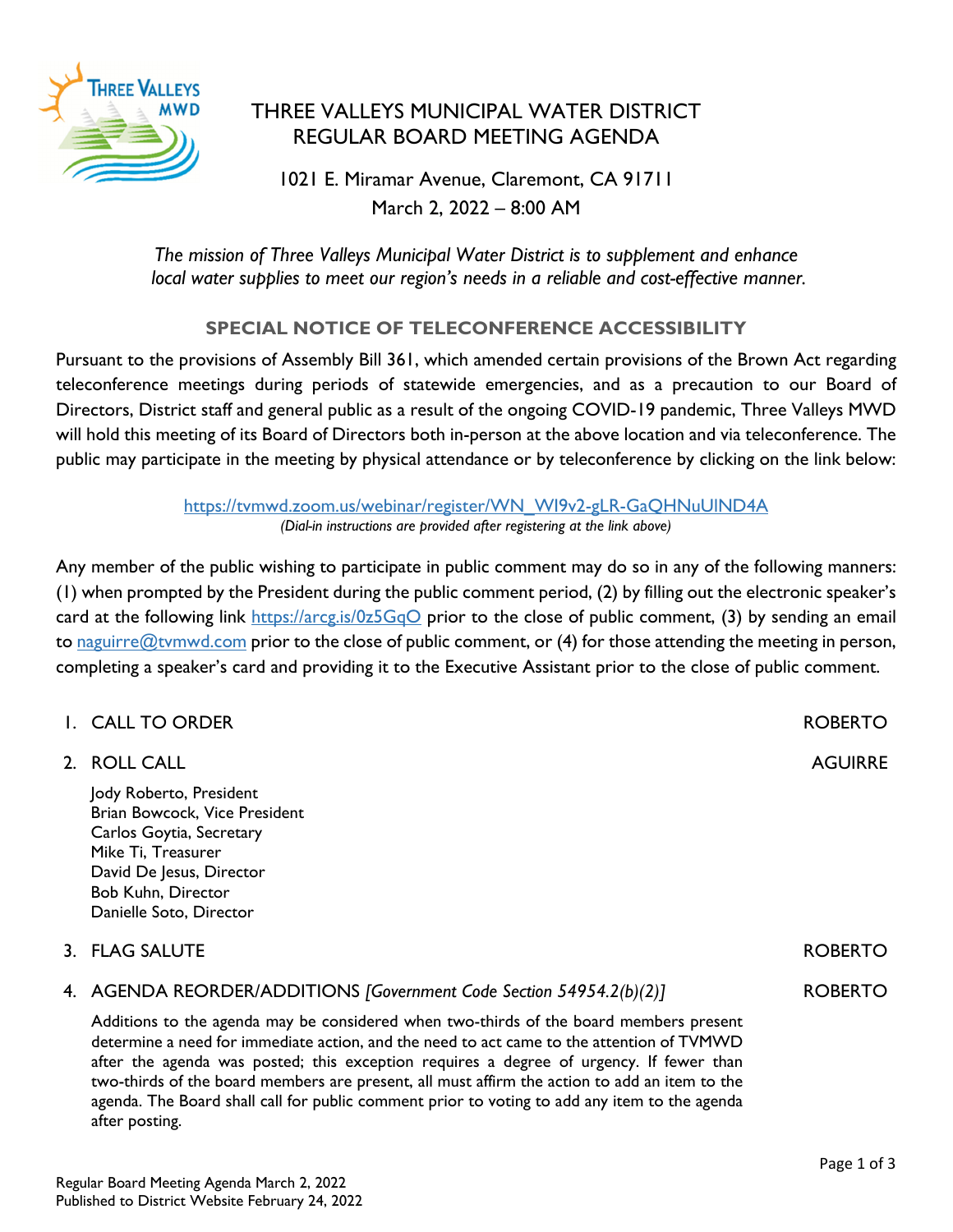|             | 5. PUBLIC COMMENT (Government Code Section 54954.3)                                                                                                                                                                                            | <b>ROBERTO</b>    |
|-------------|------------------------------------------------------------------------------------------------------------------------------------------------------------------------------------------------------------------------------------------------|-------------------|
|             | Opportunity for members of the public to directly address the Board on items of public interest<br>that is within the subject matter jurisdiction of TVMWD. The public may also address the<br>Board on items being considered on this agenda. |                   |
|             | We request that remarks be limited to three minutes or less. Pursuant to Government Code<br>Section 54954.3, if speaker is utilizing a translator, the total allotted time will be doubled.                                                    |                   |
|             | 6. ACTION AGENDA                                                                                                                                                                                                                               | <b>LITCHFIELD</b> |
|             | The following items on the Action Agenda call for discussion and action by the Board. All items<br>are placed on the agenda so that the Board may discuss and take action on the item if the<br>Board is so inclined.                          |                   |
|             | A. ADOPT<br><b>RESOLUTION</b><br>NO.<br>22-03-919<br><b>CONTINUING</b><br><b>REMOTE</b><br>TELCONFERENCE MEETINGS PURSUANT TO THE PROVISIONS OF<br><b>ASSEMBLY BILL 361</b>                                                                    | <b>LITCHFIELD</b> |
|             | The Board will consider adopting Resolution No. 22-03-919, superseding Resolution No.<br>22-02-917 and authorizing the continuation of remote teleconference meetings for a<br>limited time pursuant to AB 361.                                |                   |
|             | <b>BOARD ACTION REQUIRED 6.A</b>                                                                                                                                                                                                               |                   |
|             | Staff Recommendation: Approve as Presented                                                                                                                                                                                                     |                   |
| $7_{\cdot}$ | <b>GENERAL MANAGER'S REPORT</b>                                                                                                                                                                                                                | <b>LITCHFIELD</b> |
|             | The Executive Leadership Team will provide brief updates on existing matters under their<br>purview and will be available to respond to any questions thereof.                                                                                 |                   |
|             | A. REVIEW OF THE TVMWD PERSONNEL MANUAL                                                                                                                                                                                                        | <b>ROBLES</b>     |
|             | The Board will review updates made to the Personnel Manual.                                                                                                                                                                                    |                   |
|             | B. SALARY SCHEDULE REVIEW EFFECTIVE JULY 1, 2022                                                                                                                                                                                               | <b>ROBLES</b>     |
|             | The Board will review the salary schedule that is to be effective as of July 1, 2022.                                                                                                                                                          |                   |
|             | C. FY 2022/23 BUDGET WORKSHOP                                                                                                                                                                                                                  | <b>LINTHICUM</b>  |
|             | The items below will be reviewed in a workshop format with staff responding to questions.                                                                                                                                                      |                   |
|             | FY 2022/23 Budget<br>٠                                                                                                                                                                                                                         |                   |
|             | CY 2023 Rates<br>CY 2023 Fixed Charges<br>٠                                                                                                                                                                                                    |                   |
|             | CY 2023 Capacity Charges<br>٠                                                                                                                                                                                                                  |                   |
|             | D. FY 2022/23 ANNUAL PURCHASE ORDERS                                                                                                                                                                                                           | <b>LINTHICUM</b>  |
|             | The Board will review a list of vendors for ongoing goods and services for FY 2022/23.                                                                                                                                                         |                   |
|             | E. PROJECTS SUMMARY UPDATE                                                                                                                                                                                                                     | <b>PERALTA</b>    |
|             | The Board will be provided an oral update of ongoing TVMWD projects.                                                                                                                                                                           |                   |
|             |                                                                                                                                                                                                                                                | Page 2 of 3       |
|             |                                                                                                                                                                                                                                                |                   |